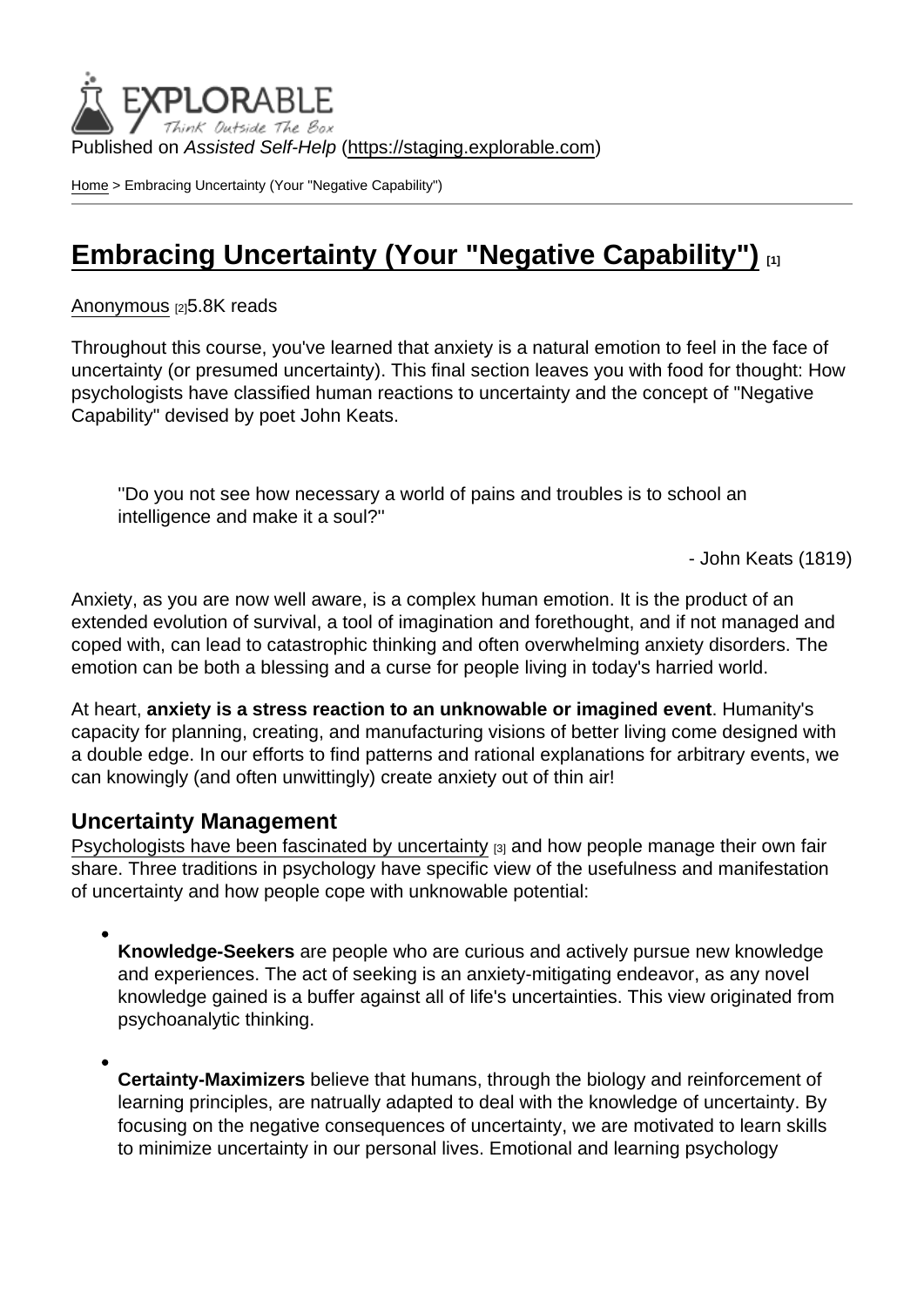traditions spawned this view.

Then there are the Intuitive Statistician-Economists . These people look at the statistics and probabilities of unknowable events and seek to rationalize and reduce uncertainty to its barest influence. They treat indecision and uncertainty with a "cost/benefit" mindset, settling on the most rational course of action or thought. This idea is the product of cognitive and perceptual psychology.

These categories are not hard-and-fast rules; many have fallen out of style in favor of newer theories of anxiety and uncertainty management. You are familiar now with the emotional and adaptive theories of anxiety, how human development and modern living demand reactions to uncertainty to spawn motivation and survival. There are other modern twists psychologists have brought into the uncertainty debate. Just a few are listed below:

[Terror-Management Theory](http://www.oxfordbibliographies.com/view/document/obo-9780199828340/obo-9780199828340-0058.xml) [4] holds that all of human action—from small everyday acts of kindness to the motivations for going to war—are motivated by a lifelong existential dread. Our ability to speculate on our own mortality and to imagine a million potential futures is at the core of the human experience. Quite a bit of research now supports this overarching theory, most notably [the famous hot sauce experiment](http://www.ncbi.nlm.nih.gov/pubmed/9523407) [5].

In sociology, [Uncertainty Reduction Theory](http://psychology.wikia.com/wiki/Uncertainty_reduction_theory) **60** attempts to explain the anxiety-reducing steps strangers go through upon first meeting. As social creatures, we are always trying to "figure out" the other person—what their motivations, thoughts, and intentions are. To cope with the uncertainty of engaging with someone new, our behavior typically follows three phases:

#### 1.

Introductions (Entry Stage) – We exchange social greetings and culturally-specific behavioral norms (small talk, eye contact or not, etc.)

### 2.

Detail-Sharing (Personal Phase) – Strangers take turns sharing more personal views and values with each other. We probe one another to see where our values lie. If values match up, more emotional connection and deeper sharing ensues

#### 3.

Follow-Ups (Exit Phase)  $-$  At the end of the interaction, the strangers decide if they want to continue developing their relationship. They either make plans to get together again (exchange phone numbers, invite the other person out, etc.) or mutually decide not to interact further

Psychologists believe heuristics (mental shortcuts/shorthands for thinking and interpreting the world), biases (seeing the world through specific frameworks to the ignorance of others), and even stereotypes (large group categories under shared trait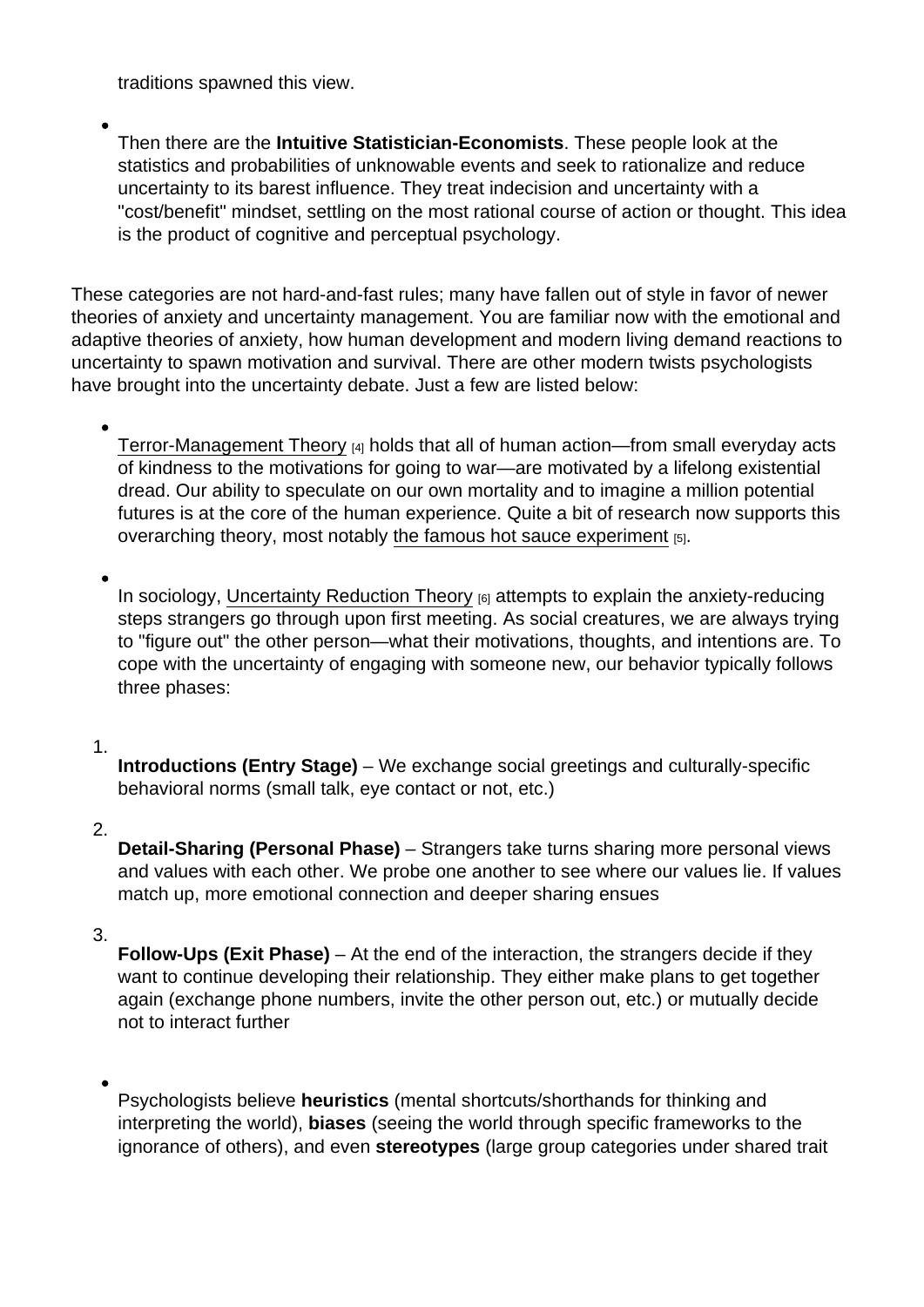umbrellas) exist as cognitive tools we routinely use to save our mental energies from constantly acknowledging the "gray area" and ambiguities inherent to living.

All of this is to say that uncertainty occupies an enormous amount of human thought and endeavor and, being the meaning-making creatures we are, we have many ways of managing thoughts of the unknown.

# Live like a Poet

There is [another outlook to consider when facing the unknown](http://judithcurry.com/2012/06/10/psychology-of-uncertainty/) [7], the vastness of the possible, the infinite ways life can unfold. You can, little by little, begin living with uncertainty—accepting it as a natural function of life itself which cannot be rationalized, controlled, or stopped.

To people with anxiety issues, this may strike a very horrific chord. When you stop to think about it, however, the psychological principles and steps therapeutic approaches like Cognitive-Behavioral and mindfulness-based schools take are about accepting that stress and anxiety are inevitable . What matters is how you routinely assess and react to these situations when they arise; efforts to completely eliminate or control all outcomes only exacerbate anxious symptoms.

To embrace uncertainty, both in life and in art, is a concept beautifully encapsulated by Romantic poet John Keats's term "[negative capability.](http://www.keatsian.co.uk/negative-capability.php) [8]" In [his words](http://www.brainpickings.org/2012/11/01/john-keats-on-negative-capability/) [9]:

"The concept of Negative Capability is the ability to contemplate the world without the desire to try and reconcile contradictory aspects or fit it into closed and rational systems....Negative Capability, that is when man is capable of being in uncertainties, Mysteries, doubts, without any irritable reaching after fact & reason..."

To Keats, all of the contradictions, unknowables, and boundless potentialities that life presents us are part and parcel of living. Uncertainty is another force—like gravity or time—that must always be present, in fair or foul forms, for human ingenuity and efforts to mean anything.

Consider the many ways uncertainty can bring joy, mystery, and an unquenchable fascination to your own life. Consider how anxiety is both the impetus and impediment for human connection and achievement. Last of all, from time to time, tune into your own "negative capability." Seek to feel anxiety and fear in all of their forms, appreciate what these emotion can do, and define your life alongside anxious thoughts, not in spite of them.

Links

- [1] https://staging.explorable.com/en/e/embracing-uncertainty-your-negative-capability
- [2] https://staging.explorable.com/en/users/grharriman
- [3] http://psychology3.anu.edu.au/people/smithson/details/Pubs/Ch18\_Smithson.pdf
- [4] http://www.oxfordbibliographies.com/view/document/obo-9780199828340/obo-9780199828340- 0058.xml
- [5] http://www.ncbi.nlm.nih.gov/pubmed/9523407

Source URL: https://staging.explorable.com/en/e/embracing-uncertainty-your-negativecapability?gid=21000